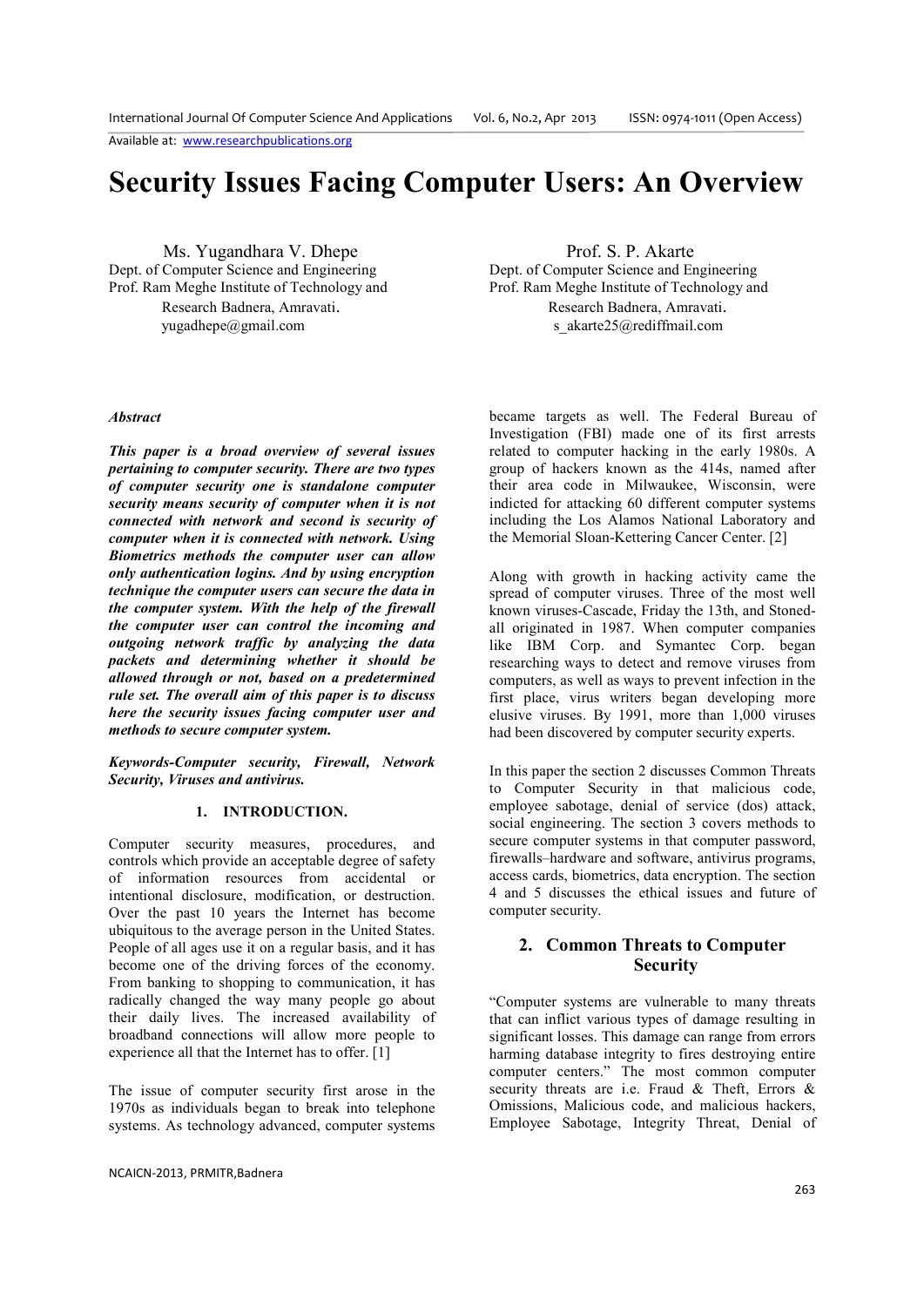International Journal Of Computer Science And Applications Vol. 6, No.2, Apr 2013

Available at: www.researchpublications.org

Service (DOS), Disclosure Threat, Social Engineering & Phishing and Memory Space. Some of them are discussed below. [3]

# **2.1 Malicious Code**

It includes worms, viruses, logic bombs, Trojan horses and all the other executable programs/applications used to damage the computer hardware or operating system. These types of code replicates itself in the system, sends undesirable requests to programs and makes the system very slow or even crash the system. Some viruses even delete or corrupt the data like financial statements. and makes the system very slow<br>tem. Some viruses even delete or<br>inancial statements.<br>age<br>ees commonly know about the<br>applications such as financial

# **2.2 Employee Sabotage**

Some of the employees commonly know about the computers running applications such as financial databases, attendance system etc. of the employer. This type of employee knows what action can be databases, attendance system etc. of the employer.<br>This type of employee knows what action can be<br>taken to cause damage or sabotage. Some of the examples are as below,

•Damaging Hardware of the employer

•By deleting the office important data

•Damaging Hardware of the employer<br>•By deleting the office important data<br>•Crashing the systems containing critical data of employer

• Changing the informative data

• By inserting incorrect data in records

# **2.3 Denial of Service (DOS) Attack (DOS)**

This type of attack is very common especially when the computer systems are attached with the internet such as servers i.e. email server, web server. A flood of packets is sent to system with fake addresses that low the performance of the system even crashes the system. This type of attack can be done by

- Consuming resources
- Disrupting configuration information
- Disrupting physical network components

# **2.4 Social Engineering**

In this type of attack, the person gathers information about the company or organization by using his social contacts to the employees of that company. The attacker can show himself as a new employee, a repair person or a researcher for this purpose. He can also call to get information from more than one person of the same organization by asking different questions. In phishing attack, the user/attacker sends the emails to persons showing himself an employee his type of attack is very common especially when<br>e computer systems are attached with the internet<br>conder as servers i.e. email server, web server. A flood<br>f packets is sent to system with fake addresses that<br>we the perfo of Credit Card Company and in this way he can get information.

# **3. Methods to Secure Computer Systems**

Many different techniques are used to secure the computer from hacking and viruses attack such as Company Security Policy, Physical Location, System Passwords, Centralized Authentication Server, Firewalls, Anti viruses, Encryption Algorithms, Intrusion Detection Systems (IDS), Virtual Private Network (VPN), Finger Prints, Eye recognition, Face Recognition and Voice Recognition. Some of them are discussed below,

#### **3.1 Computer Password**

Different types of computer passwords are used to Recognition and Voice Recognition. Some of them<br>are discussed below,<br>**3.1 Computer Password**<br>Different types of computer passwords are used to<br>protect the systems from unauthorized access i.e. computer Operating system password and the user login authentication by the central authentication server. In this way the computers can be made secure on the local area network, internet and as well as standalone system.

#### **3.2 Firewalls – Hardware and Software**

A firewall can either be software-based or hardwarebased and is used to help keep a network secure. Its primary objective is to control the incoming and outgoing network traffic by analyzing the data packets and determining whether it should be allowed through or not, based on a predetermined rule set. A primary objective is to control the incoming and outgoing network traffic by analyzing the data packets and determining whether it should be allowed through or not, based on a predetermined rule set. A network's firewall b internal network or computer it protects, upon securing that the other network is secure and trusted, usually an external (inter)network, such as the Internet, that is not assumed to be secure and trusted.



**Figure 1: Firewall**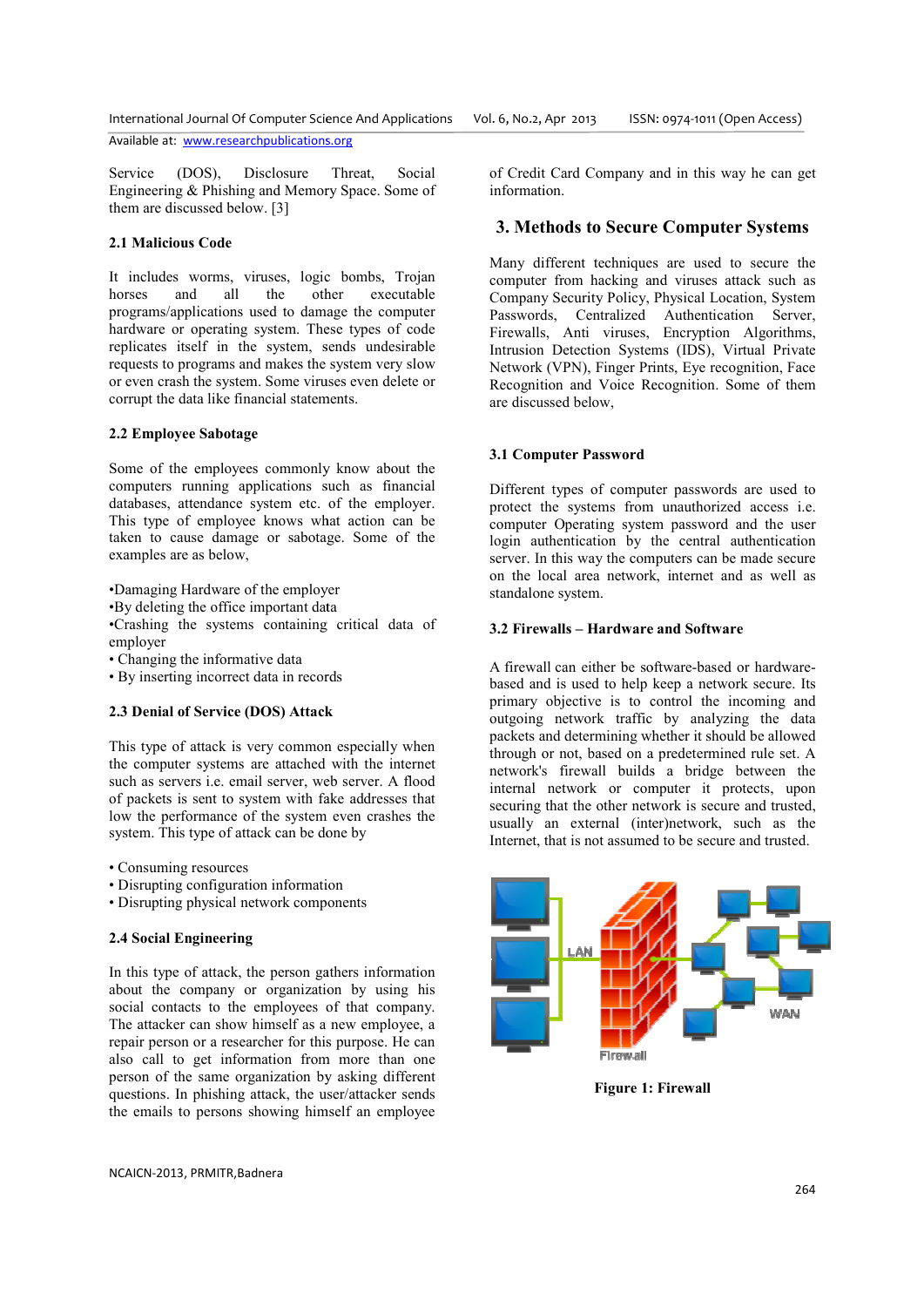Available at: www.researchpublications.org

There are different types of firewalls depending on where the communication is taking place, where the communication is intercepted and the state that is being traced.

- **Network layer or packet filters**
- **Application-layer**
- **Proxies**
- **Network address translation**

#### **3.3 Antivirus Programs**

Antivirus software is a computer program that detects, prevents, and takes action to disarm or remove malicious software programs, such as viruses and worms. You can help protect your computer against viruses by using antivirus software. To help prevent the most current viruses, you must update your antivirus software regularly. You can set up most types of antivirus software to update automatically.

#### **3.4 Data Encryption**

Data encryption is a means of securing data by changing the meaningful text into some code which looks like null and void to others. It's a reasonably easy way to protect information. The user has to remember the key and the software and hardware is secure and user friendly. According to Hoffman there are 900 cryptography hardware and software products on the market. The System administrator normally has access to all files in an information system, therefore the administrator can be a great information security risk, and the risk can be minimized, however, if the classified files are encrypted. [5]

#### **3.4.1 Encryption Algorithms**

Such as SSL (Secure Socket Layer), SET (Secure Electronic Transactions) and DES (Data Encryption Standard) are used especially for online banking. All these algorithms encrypt the data for secure communication so that no intruder or hacker can break the security. Message digest is used in DES to encrypt the data or password. It is a 32 byte hash function used as a key.

#### **3.6 Access Cards**

Some of the organizations use access cards as identity cards for access the building and as well as

NCAICN-2013, PRMITR,Badnera

for the access of the computers. Different types of access cards are available and some of them are mentioned below.

- Magnetic Stripe Cards (Contains embedded chip which can be programmed.)
- Smart Cards (Contains embedded chip)
- Memory-only Cards (just capable of storing and returning information)
- CPU-Based (Capable of Processing information)
- CPU and crypto-coprocessor–based

• Tokens (these devices can carry information of the user.)

#### **3.7 Biometrics**

Authentication is the verification of a user's identity by means of a physical trait or behavioral characteristic that cannot easily be changed. Some of them are discussed below,

- **Eye Recognition**: Two parts of the eye retina and the iris can be scanned but it is slow and inconvenient and may make users uneasy. [6]
- **Fingerprint Recognition**: Fingerprints are unique, readily accessible and require little space for either the reading hardware or data storage.
- **Hand or palm Geometry**: This method relies on devices that measure the length and angles of individual fingers.
- **Voice Recognition**: This is different from speech recognition. The idea is to verify the individual speaker against a stored voice pattern, not to understand what is being said.
- **Facial Recognition**: "Uses distinctive facial features ,including upper outlines of eye sockets, areas around cheekbones, the sides of the mouth and the location of the nose and eyes" [6].

### **4. Ethical Issues**

Most of the people face ethical issues related to computer security such as privacy & integrity, compromised financial data, employee theft, personal privacy, accuracy, property and accessibility. Some of them are discussed below.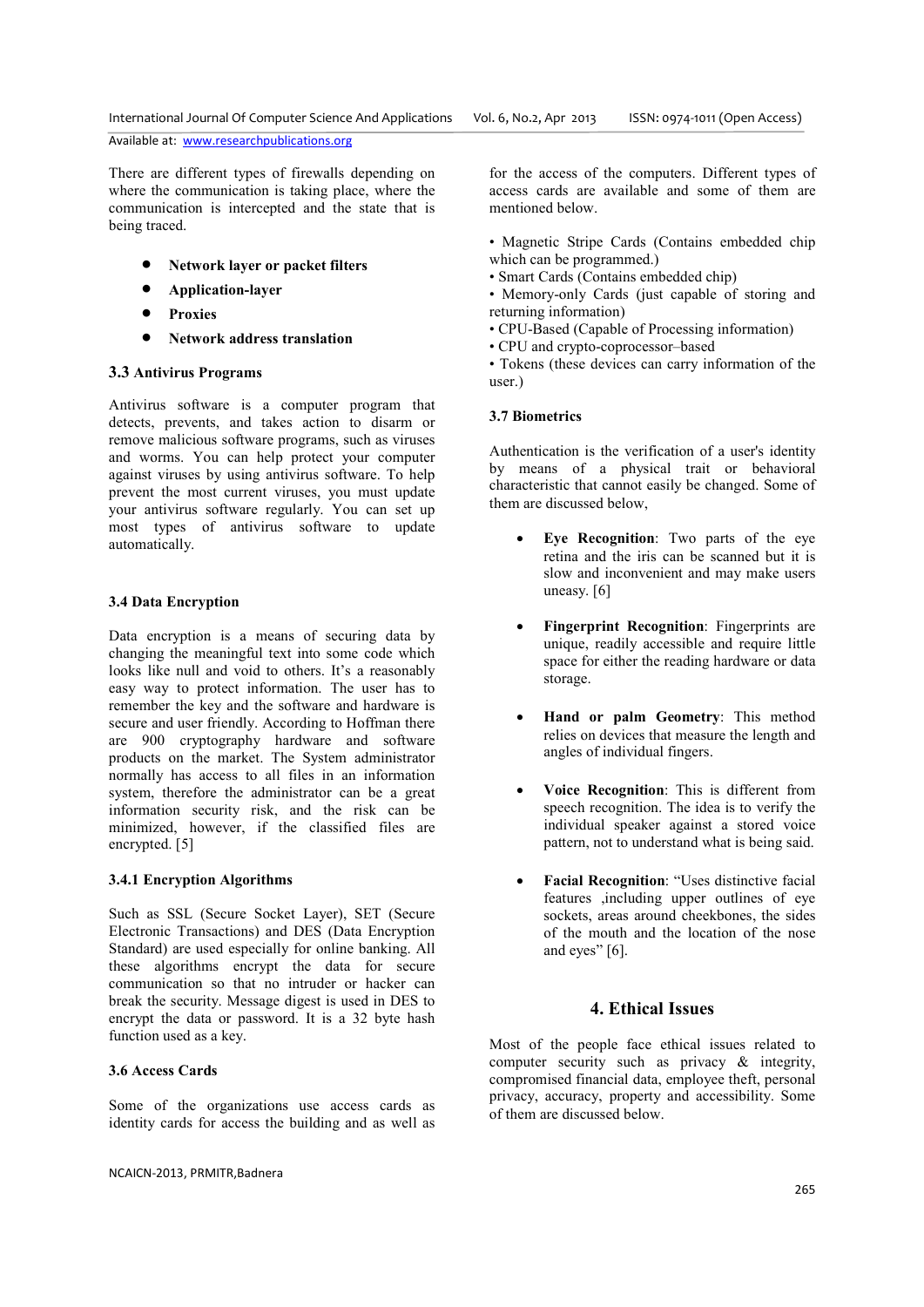Available at: www.researchpublications.org

#### **4.1 Confidentiality & Privacy**

It is the very common ethical issue in computer security. For example:

- Holding the personal information of the employees
- Read emails of the employees
- By tracking the websites visited by the users

• Reading the documents of other users stored on the server

• By looking into the directories of the users

# **5. Future of Computer Security**

Today finger print is the reliable technology used for authentication mainly in high sensitive sectors or companies. The other technologies like voice recognition, face recognition etc are not mature due to some technical problems. In the early future, all these technologies will be built in a single device which will scan all the things including, eye, face, finger, and voice and palm geometry including the height of the person. The person will get access to building and computer by passing from that device.

In the medical field and computer field will become so advance that a chip will be inserted in human body which will contain unique ID number and this person can be able to get access to computer/building and can be monitored from any part of the world by satellite or by any advanced technology at that time. The example of mobile communication best describes the future chip technology. We can go in any part of the world with our mobile set with the unique SIM number provided by our local service provider. With roaming and international roaming, the mobile authentication system can easily trace our current and permanent location/country. On the basis of this technology, in future the person will get access to system by this chip. All the information of this person will be in his chip including bank details, blood group etc. Everything done by him will be logged into his chip and in the central system. If this chip enabled person will do anything wrong like bank fraud, misuse of computer and stealing employer financial data can easily be traced by his chip. Because this chip will log every activity done by he and this chip will not be erasable by himself. A central world organization will issue unique ID's all over the world and data will be stored in a central location.

With the use of artificial intelligence in future, the computers will be so powerful and intelligent that they will grant access to only authorized users. They will monitor all the user activities and in the case of any suspicious activity, they will block that user. The

NCAICN-2013, PRMITR,Badnera

computers themselves will protect from malicious hackers and malicious code i.e. viruses, worms and Trojan horses.

## **CONCLUSION**

This paper present an overview of computer security issues facing computer user. The companies are implementing new and reliable technologies to secure their computer systems from malicious hackers, malicious code and employee sabotage. They are using firewalls and antivirus to protect their systems from viruses, worms and Trojan horses. In order to access the computer, many companies have implemented access card system and biometric system (finger print, voice/face/eye recognition) with the help of these methods the computer user can secure their computer data.

### **REFERENCES**

- [1] Michael C. Boeckeler, "Overview of Security Issues Facing Computer Users" March 17, 2004
- [2] [2] "Security History", http://ecommerce.hostip.info /pages/249/Computer-Security-History-Computer-Security-Problems.html
- [3] "Ethical Issues", http://www.windowsecurity.com /articles/Ethical-Issues-IT-SecurityProfessionals.html
- [4] Muhammad Tayyab Ashraf "Computer Security, Forensics and Future Prediction" Canadian Journal on Network and Information Security Vol. 1, No. 6, August 2010
- [5] Anjana Bhatnagar "Need Of Information Security In The  $21<sup>st</sup>$  Century: With Special Emphasis To Computer Security"
- [6] Public Domain Biometric Applications: Functionality, Performance, Scalability, Dr T Mansfield, CESG/BWG, Nov 2004.
- [7] Concepts and terms' (2005) High Tech Crime Brief www.aic.gov.au/publications/htcb/htcb001.p df at 12 August 2006.
- [8] Richard E. Overill, 'Computer crime an historical survey'(1998) http://www.kcl.ac.uk/orgs /icsa/Old/crime.html at 20 December 2006.
- [9] Michael G. Noblett, Mark M. Pollitt and Lawrence A. Presley, "Recovering and Examining Computer Forensic Evidence"